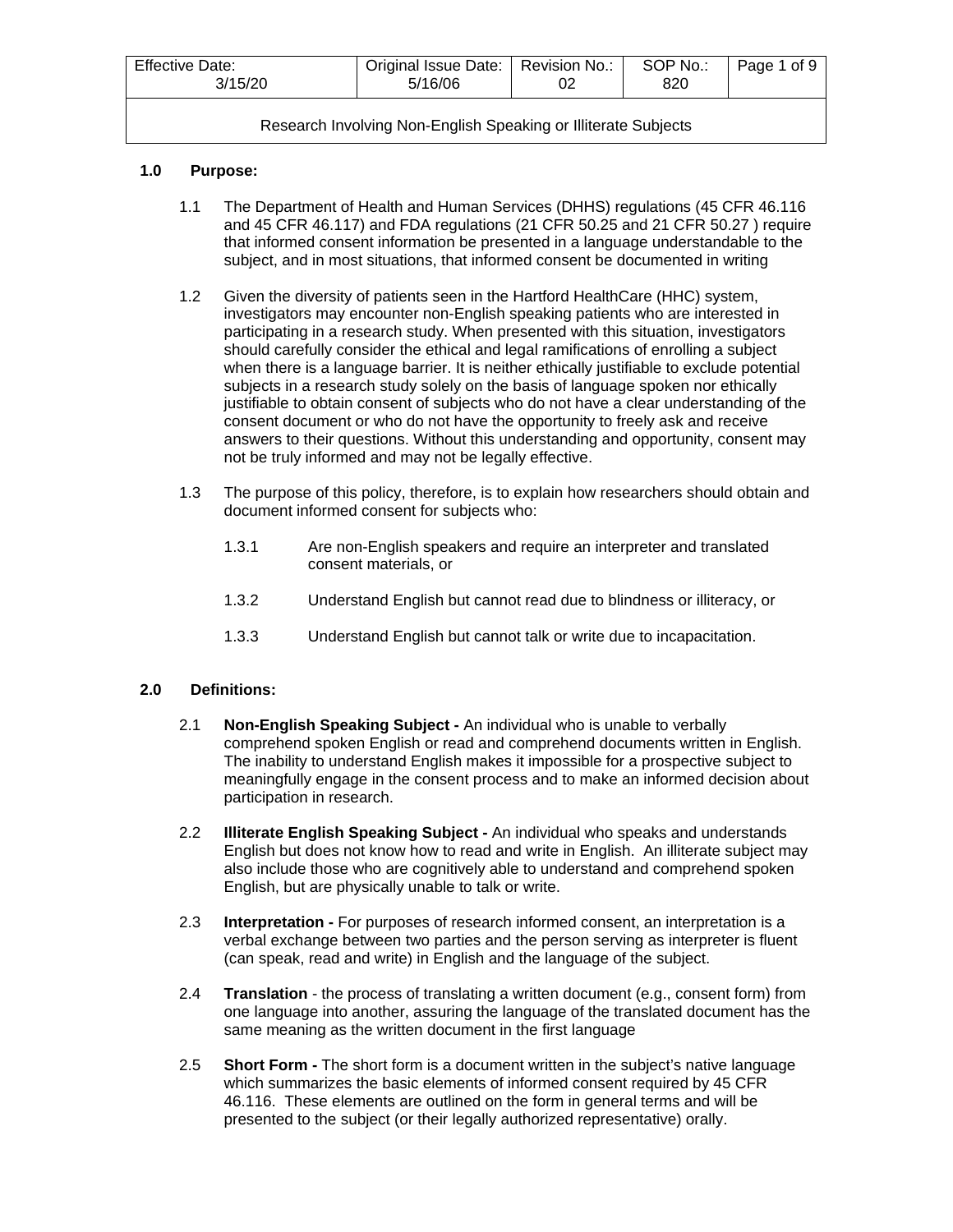| <b>Effective Date:</b><br>3/15/20                              | Original Issue Date:   Revision No.:<br>5/16/06 |  | SOP No.:<br>820 | Page 2 of 9 |  |
|----------------------------------------------------------------|-------------------------------------------------|--|-----------------|-------------|--|
| Research Involving Non-English Speaking or Illiterate Subjects |                                                 |  |                 |             |  |

## **3.0 Underlying Guidance and Principles:**

- 3.1 The Belmont Report identifies "justice" and "respect for persons" as two fundamental ethical principles that must underlie conduct of all human subjects' research. The principle of justice requires that the burdens and benefits of research are equitably distributed and calls for "…fair procedures and outcomes in the selection of research subjects." The principle of respect for persons requires that "adequate standards for informed consent are satisfied" so that subjects are provided with sufficient meaningful information to decide whether they want to enroll in a research study.
- 3.2 To ensure the principles of the Belmont Report are met;
	- 3.2.1 Investigators must plan for populations that are likely to be recruited into the research prior to submitting their application to the IRB. Investigators should request translations of informed consent documents and related study documentation ahead of time to allow for appropriate recruitment and consenting.
	- 3.2.2 If subjects who are non-English Speaking, illiterate or unable to talk or write will be excluded from the research, investigators must provide an ethical and scientific justification for their exclusion. Inconvenience or expense for the investigators is not an acceptable justification for excluding non-English speaking subjects.
	- 3.2.3 Unless an ethical and scientific justification is provided and accepted by the IRB, investigators may not exclude non-English speaking or illiterate subjects from research when the subjects otherwise meet the criteria for inclusion in the research study.
		- 3.2.3.1 Ethical or scientific justifications to exclude non-English Speaking Subjects may consist of:
			- 3.2.3.1.1 Safety risks to subjects due to lack of English proficiency, but only where the safety risk could not be mitigated by providing an interpreter.
			- 3.2.3.1.2 Study questionnaires which have not been validated in a foreign language
	- 3.2.4 **IMPORTANT NOTE:** It is the investigator's responsibility to judge the subject's comprehension of the consent information including the understanding that participation is voluntary and that the subject has the right to withdraw at any time during the study. If the investigator doubts the subject's consent comprehension, he/she should not enroll the subject in the study. **The subject's autonomy must not be jeopardized due to a language barrier**.

## **4.0 Procedure:**

4.1 To ensure adequate protections are in place, investigators must obtain IRB approval prior to enrolling the following subjects into a research study; non-English speaking, illiterate, blind or subjects who can not talk or write.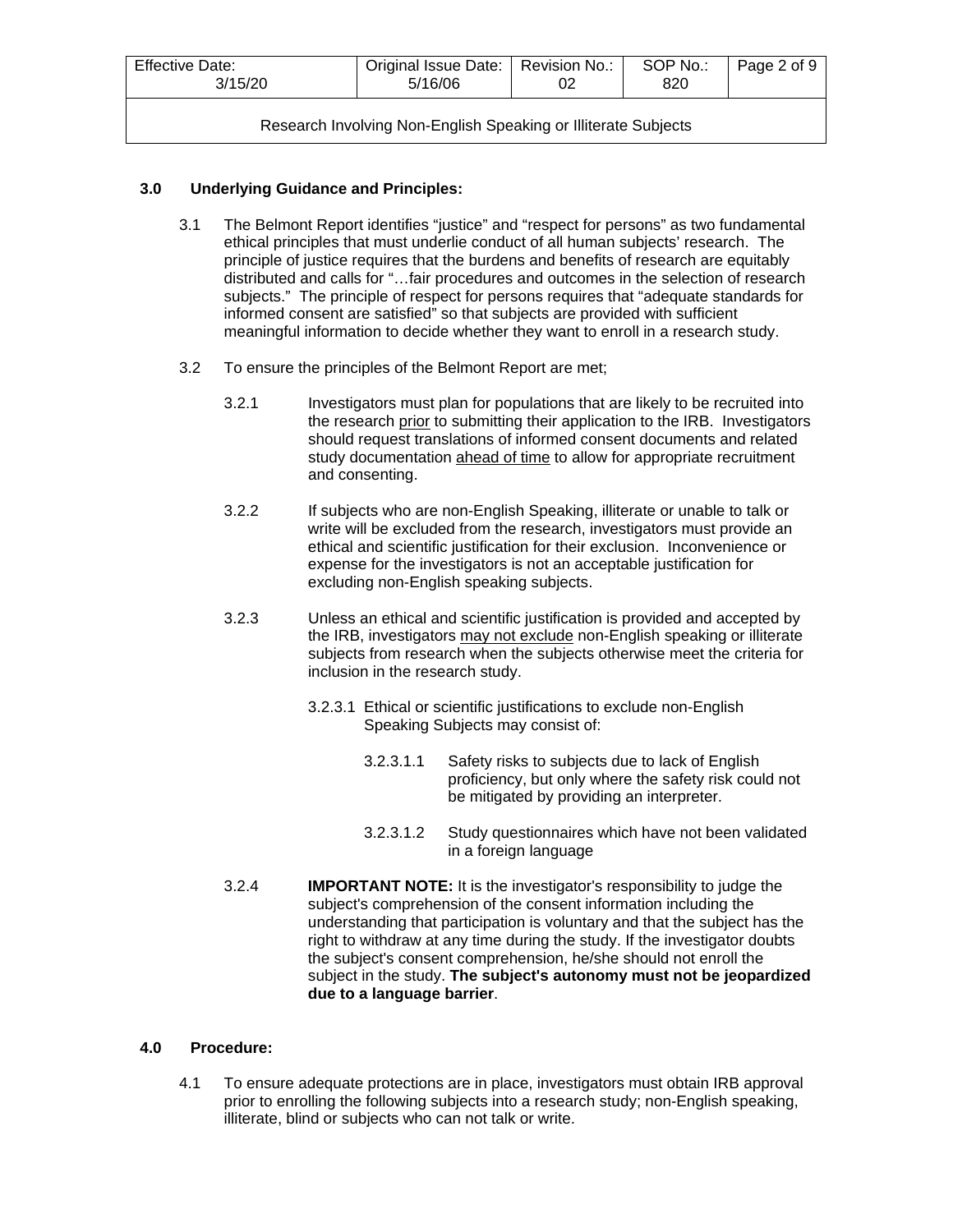| <b>Effective Date:</b> | Original Issue Date:   Revision No.: |  | SOP No.: | Page 3 of 9 |
|------------------------|--------------------------------------|--|----------|-------------|
| 3/15/20                | 5/16/06                              |  | 820      |             |

- 4.2 In order to address the considerations described above, when enrolling subjects who do not speak English in research, the subject must be provided with BOTH:
	- **a** written consent document translated in a language understandable to them, *AND*
	- an authorized interpreter fluent in both English and the subject's spoken language
- 4.3 Depending upon the research, the written consent document can be either;
	- **E** a written translation, in the subject's native language, of the entire English version of the consent form approved by the IRB, *OR*
	- a written translation of the 'short form' consent document
	- 4.3.1 The 'short form' should generally only be used when the research involves no more than minimal risk to subjects or, if more than minimal risk, presents the prospect of direct benefit to individual subjects.
- 4.4 The IRB determines which procedure is appropriate for documenting informed consent on a protocol-specific basis.

## 4.5 **Non-English Speaking Subjects:**

#### 4.5.1 *Written Translation of IRB-Approved English Informed Consent: (This method is preferred over use of the short form)*

- 4.5.1.1 The IRB requires a written translation of the full English informed consent document into a language understandable by potential subjects when:
	- the research targets a specific population that is non-English speaking, or
	- a significant proportion of subjects are anticipated to be non-English speaking
- 4.5.1.2 To have the consent forms translated, requests should be made either on the Research Application at the time of initial review or by submission of a written request on a cover letter to the IRB if the decision is made at a later time.
- 4.5.1.3 Hartford HealthCare (HHC) uses a contracted translation service. HRPP staff will submit IRB approved materials for translation at the request of the investigator.
	- If the HHC IRB has agreed to allow another IRB to serve as the IRB of record for a particular study, then the HHC IRB will accept translations that have been approved by the IRB of record.
- 4.5.1.4 In addition to the informed consent document, the following documents should be alt be translated before enrolling non-English speaking subjects on a study:
	- **HIPAA Authorization**
	- Questionnaires/Rating Scales (unless they have not been validated in a foreign language)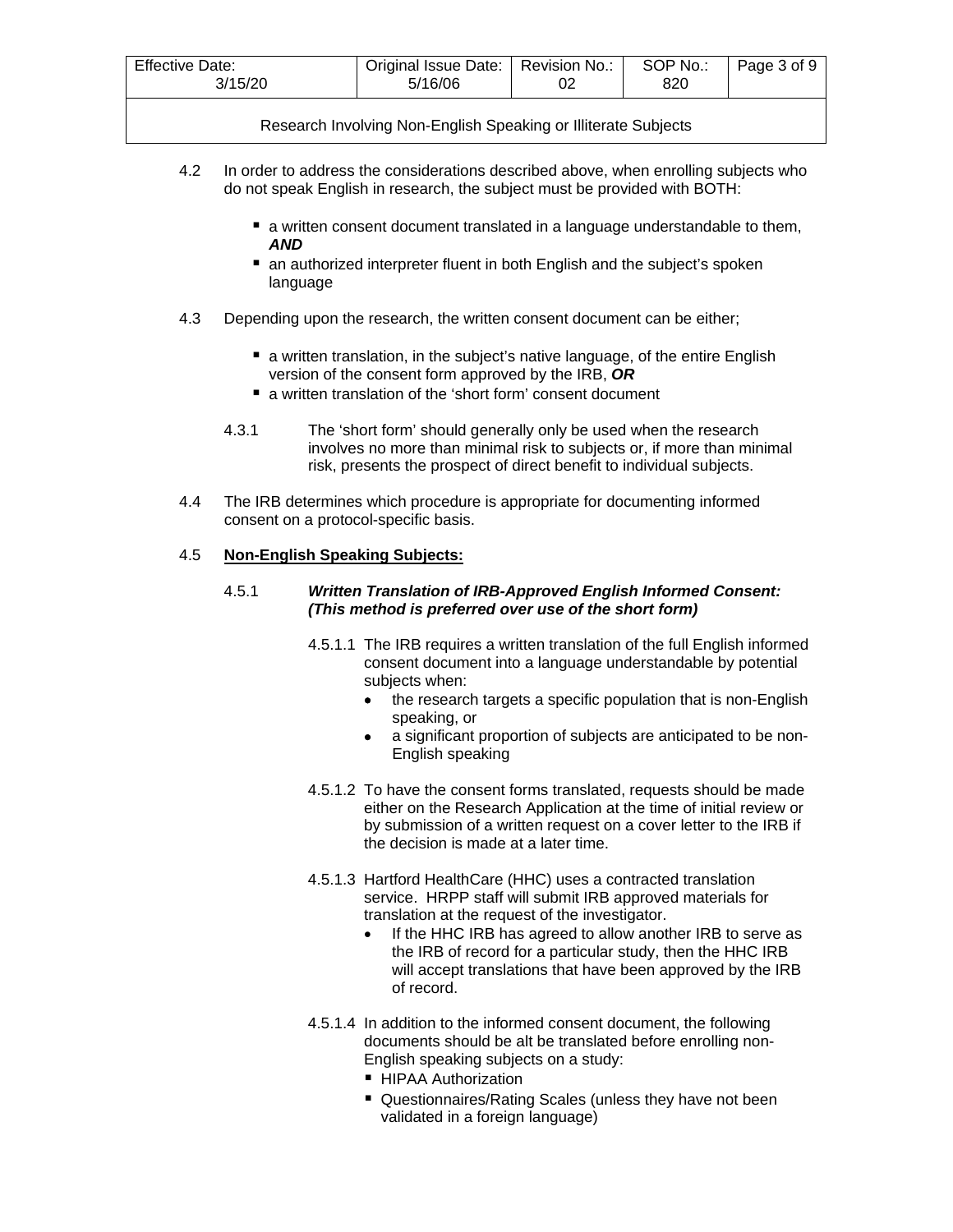| <b>Effective Date:</b><br>3/15/20 | Original Issue Date:   Revision No.:<br>5/16/06 | SOP No.:<br>820 | Page 4 of 9 |
|-----------------------------------|-------------------------------------------------|-----------------|-------------|
|                                   |                                                 |                 |             |

- Recruitment Materials (Flyers, Newspaper Ads, Brochures etc.)
- 4.5.1.5 To ensure that non-English speaking subjects can provide legally effective informed consent, the consent process and discussion must occur with an HHC Authorized Interpreter who is fluent in both the subject's language and English. Authorized Interpreters have the designation "Interpreter" boldly displayed on their HHC employee Identification badge.
	- Ideally this person would be a member of the study team who is CITI trained and very familiar with the protocol like a study coordinator or investigator.
	- If no one on the study team is a HHC Authorized Interpreter you may contact **Patient Advocate at 972-1100** and arrange to have an Authorized Interpreter help facilitate the discussion with an English speaking coordinator.
- 4.5.1.6 If a member of the study team is not an Authorized Interpreter fluent in the subject's language, an Authorized Interpreter should be available to address the subject's questions and assess their comprehension throughout the study.
- 4.5.1.7 If the Authorized Interpreter is not a member of the study team then an English speaking team member must remain available to the subject and interpreter at all times to facilitate accurate discussion of the study.

## 4.5.1.8 **How to document consent using a translated consent**:

- The subject will sign and date the translated consent on the "Participant's Signature" line.
- If the Authorized Interpreter **is** also a member of the study team they would sign and date the translated consent on the "Person Obtaining Consenter's Signature" line.
- If the Authorized Interpreter **is not** a member of the study team, they would sign and date the consent on the "Witness Signature" line **AND** the English speaking study team member would sign and date the consent on the "Person Obtaining Consenter's Signature" line.
- Copies of the translated consent document should be given to the subject with originals retained in the investigator's research records.

## 4.5.2 *Short Form Consent Process:*

- 4.5.2.1 The short form is a document written in the subject's native language which summarizes the basic elements of informed consent. These elements are outlined on the form in general terms and are presented orally to the subject (or their legally authorized representative) by a HHC Authorized Interpreter.
- 4.5.2.2 Use of the 'short form' method for obtaining informed consent should only be used for the occasional and unexpected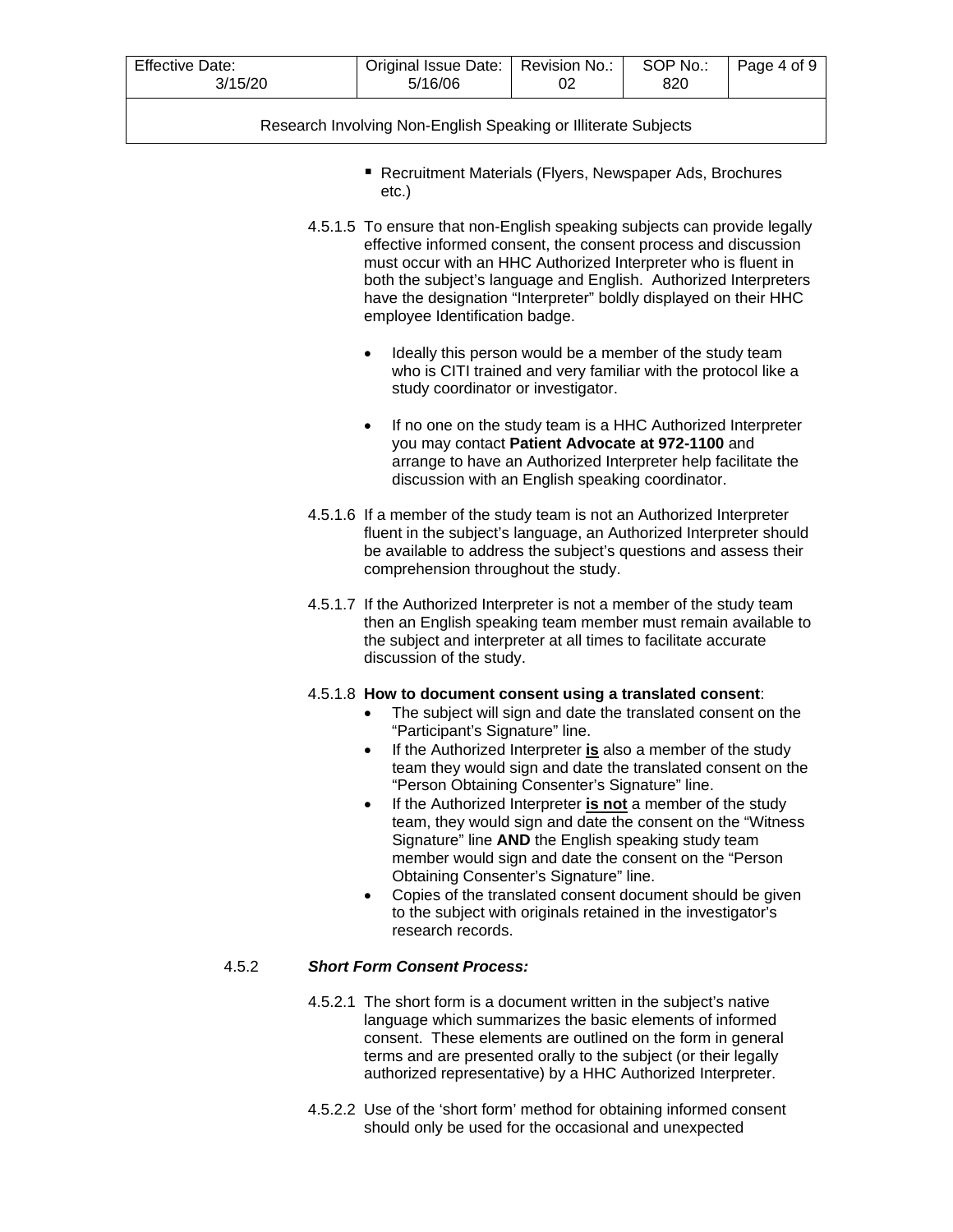| Effective Date: | Original Issue Date:   Revision No.: | SOP No.: | Page 5 of 9 |
|-----------------|--------------------------------------|----------|-------------|
| 3/15/20         | 5/16/06                              | 820      |             |

enrollment of a non-English speaking subject in a study for which no consent form in the subject's language has been prepared.

- 4.5.2.3 Copies of "short form" consent documents, translated into the following languages are available in from the HHC HRPP Office: Spanish, Polish, Italian, Vietnamese, and Bosnian.
- 4.5.2.4 The IRB may approve (either administratively or via a full board review) the use of an oral presentation along with a 'short form' consent document in a language understandable to the subject when:
	- the research does not target a non-English speaking population, and
	- only a small proportion of subjects are anticipated to be non-English speaking.
- 4.5.2.5 The IRB must approve a written summary of what is to be said to the subject (or their legally authorized representative). The English consent document may be used the summary.
- 4.5.2.6 The IRB approved written summary or full-description informed consent document should be presented orally to the subject in his/her native language and all questions answered.
- 4.5.2.7 This oral presentation must be witnessed by an independent third party to attest to the adequacy of the consent process and to the subject's voluntary consent. This is someone who is both fluent in both the subject's language and English AND is **not** a member of the study team. The Authorized Interpreter may also serve this role, if they are **not** a member of the study team. The interpreter should also be available to address the subject's questions and assess their comprehension.

## **NOTE: \*\*Family members and friends of the patient cannot act as the interpreter\*\***

- 4.5.2.8 To schedule an in-person language interpreter or sign language interpreter for a patient, please utilize one of the following contact methods listed below (a minimum 2 hours' notice is required):
	- 4.5.2.8.1 Email: request@ititranslates.com
	- 4.5.2.8.2 Call: 860.647.0686
- 4.5.2.9 Options for accessing Language Services:
	- 4.5.2.9.1 Over the Phone Interpreters (OPI) Call iTi directly at 1.888.420.9740
	- 4.5.2.9.2 Video Remote Interpreters (VRI) Look for the iTi Icon on desktops; no login required,
	- 4.5.2.9.3 Onsite Interpreter Services To scheduled Spoken Languages or ASL (American Sign Language) call iTi directly at 1.800.648.0686 or email your request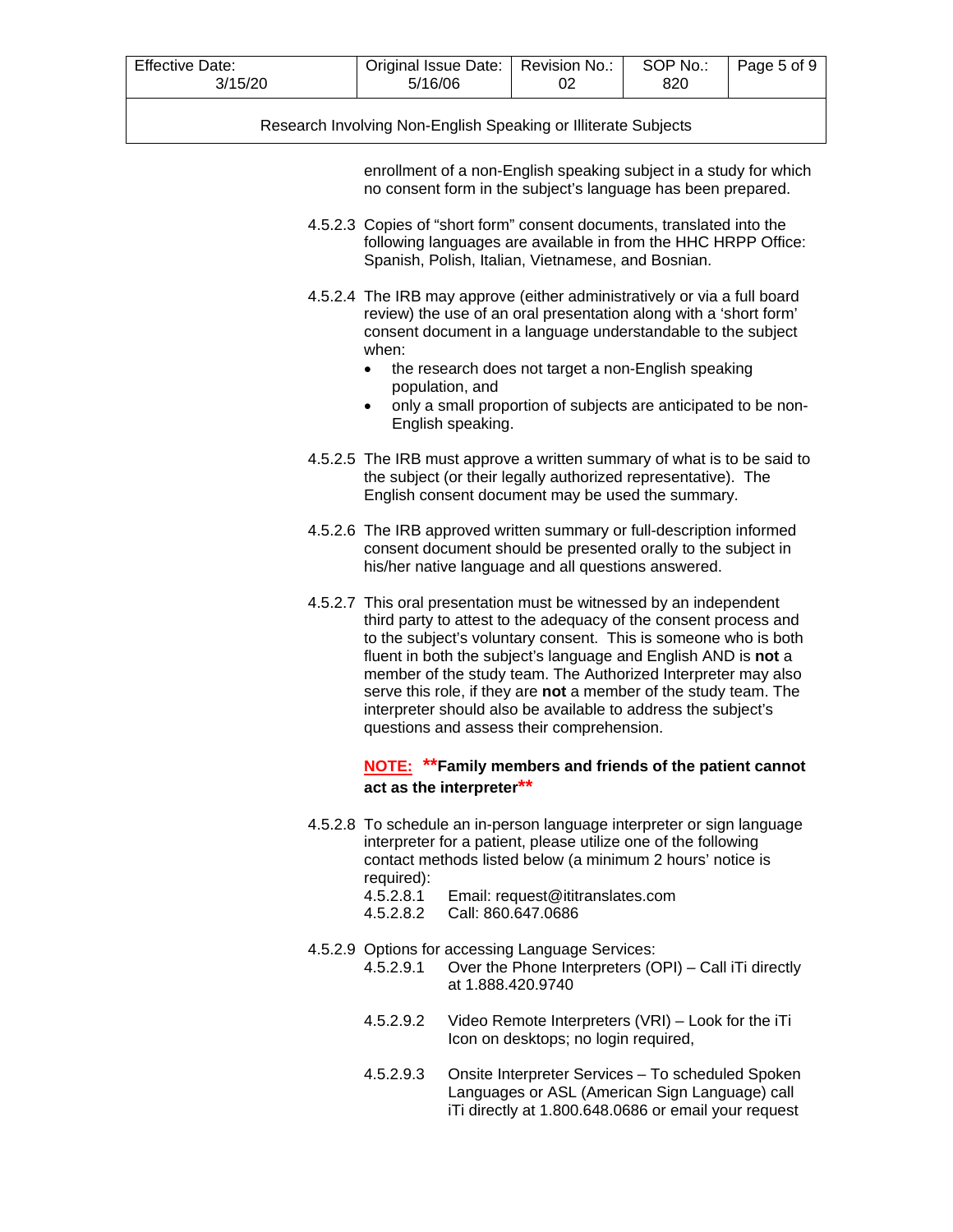| <b>Effective Date:</b><br>3/15/20 | Original Issue Date:   Revision No.:<br>5/16/06 | SOP No.:<br>820 | Page 6 of 9 |
|-----------------------------------|-------------------------------------------------|-----------------|-------------|
|                                   |                                                 |                 |             |

to request@iTitranslates.com . Alternatively, you may fax your request to 860.646.3590.

#### . 4.5.2.10 **How to document consent using a 'short form':**

Signatures on the short form itself;

- The subject should sign and date the "short form" consent document on the "signature of participant" line.
- The Authorized Interpreter would sign and date the "short" form" consent on the "signature of interpreter" line.
- If the Authorized interpreter is unable to also serve as the independent witness then the witness would sign and date the "short form" consent on the "signature of witness" line.

#### Signatures on the standard consent in English;

- The investigator obtaining informed consent should sign and date the standard informed consent document on the "Person Obtaining Consenter's Signature" line.
- The Authorized interpreter should sign and date the standard informed consent document on the "Witness Signature" line.
- The subject does not sign the standard consent document.
- Copies of the signed "short form" consent document and standard informed consent document should be given to the subject with originals of both documents retained in the investigator's research records.

#### 4.6 **Illiterate Subjects:**

When enrolling subjects who cannot read the consent materials due to illiteracy:

- 4.6.1 An impartial witness should observe the consent process.
- 4.6.2 Consent materials should be presented orally.
- 4.6.3 Sufficient time should be allowed for questions to be asked and answered, both by the subject, and by the person obtaining consent to ensure the subject comprehends the consent information.
- 4.6.4 Consider using aids like pictures or models to help facilitate the consent process.
- 4.6.5 Consider using a video/audio recording of the consent discussion as part of the documentation of informed consent.
- 4.6.6 Documentation of consent if the subject verbally agrees to participate in the study:
	- If capable of doing so, the subject signs, or marks an  $X$  to signify consent on the "signature of participant" line.
	- The witness signs and dates the consent form on the "Witness" Signature" line. By doing so the witness attests that the consent information was accurately explained and that the subject apparently understood the information and informed consent was given freely.
	- The person obtaining consent signs and dates the consent form on the "Person Obtaining Consenter's Signature" line.
	- Signed copies of the consent are given to the subject.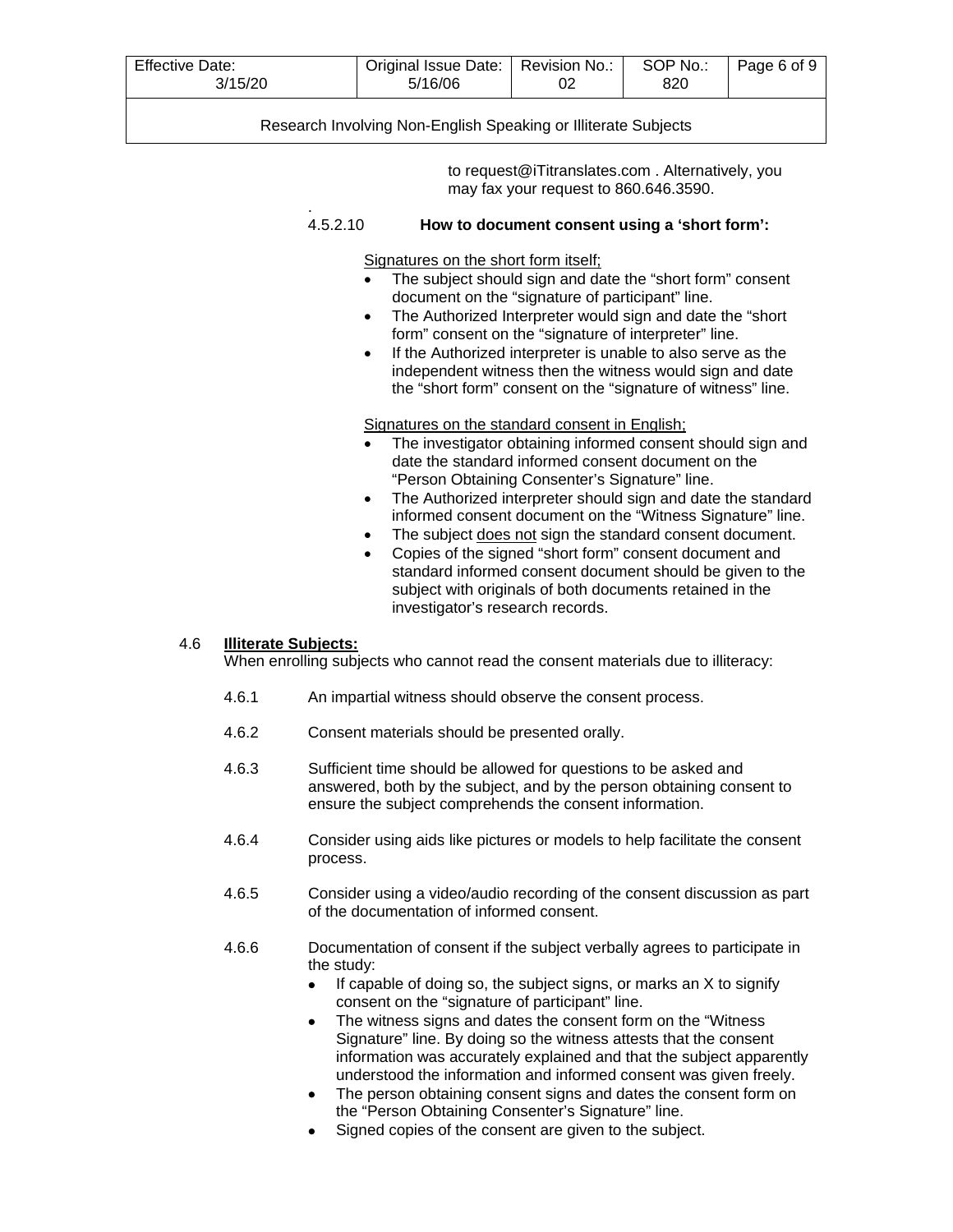| <b>Effective Date:</b><br>3/15/20                              | Original Issue Date:   Revision No.:<br>5/16/06 |  | SOP No.:<br>820 | Page 7 of 9 |  |  |
|----------------------------------------------------------------|-------------------------------------------------|--|-----------------|-------------|--|--|
| Research Involving Non-English Speaking or Illiterate Subjects |                                                 |  |                 |             |  |  |

## 4.7 **Legally Blind Subjects**

When enrolling subjects who cannot read the consent materials due to blindness, or the subject's legally authorized representative is legally blind:

- 4.7.1 An impartial witness should observe the consent process.
- 4.7.2 The IRB approved consent form should be presented orally.
- 4.7.3 Sufficient time should be allowed for questions to be asked and answered, both by the subject, and by the person obtaining consent to ensure the subject comprehends the consent information.
- 4.7.4 Consider using an audio recording of the consent discussion as part of the documentation of informed consent.
- 4.7.5 Documentation of consent if the subject verbally agrees to participate in the study:
	- If capable of doing so, the subject signs and personally dates the consent form on the "signature of participant" line.
	- The witness signs and personally dates the consent form on the "Witness Signature" line. By doing so the witness attests that the consent information was accurately explained and that the subject apparently understood the information and informed consent was given freely.
	- The person obtaining consent signs and dates the consent form on the "Person Obtaining Consenter's Signature" line.
	- Signed copies are given to the subject.

## 4.8 **Subjects Who Cannot Talk or Write**

To enroll subjects who understand English but who are unable to talk or write due to physical limitations, investigators must assess the subject's ability to understand the consent materials and to indicate their wish to participate or not. The subject may be entered into the study if the person:

- 4.8.1 Retains the ability to understand the concepts of the study and evaluate the risk and benefit of being in the study when it is explained verbally (still competent), and
- 4.8.2 is able to indicate approval or disapproval to study entry
- 4.8.3 Informed consent should be obtained as follows:
	- An impartial witness should be present during the entire consent discussion.
	- The IRB-approved consent form should be presented orally and clearly explained by the person obtaining consent
	- Sufficient time should be allowed for questions to be asked if the subject is capable of doing so. The person obtaining consent should ask questions to ensure the subject comprehends the consent information.
- 4.8.4 If the subject indicates agreement to participate in the study, informed consent should be documented as follows: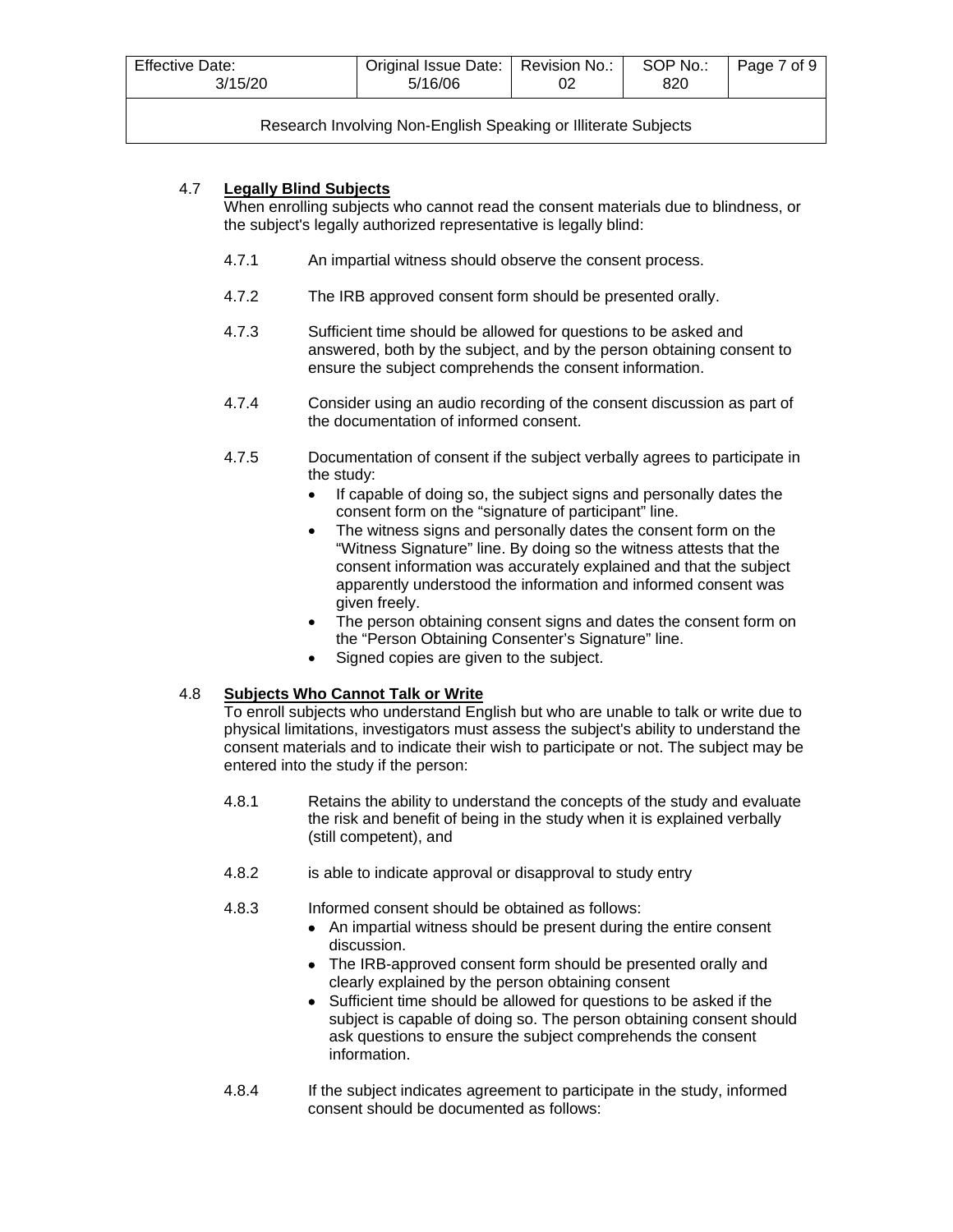| <b>Effective Date:</b> | Original Issue Date:   Revision No.: |  | SOP No.: | Page 8 of 9 |
|------------------------|--------------------------------------|--|----------|-------------|
| 3/15/20                | 5/16/06                              |  | 820      |             |

- The consent form should be annotated by hand to describe the method used for communication with the prospective subject and the specific means by which the prospective subject communicated agreement to participate in the study.
- Consider using a video tape recording to further document the consent discussion.
- The witness signs and personally dates the consent form on the "Witness Signature" line. By doing so, the witness attests that the consent information was accurately explained and that the subject apparently understood and informed consent was given freely.
- The person obtaining consent signs and dates the consent form on the "Person Obtaining Consenter's Signature" line.
- Signed copies are given to the subject.

#### **5.0 Documentation:**

- 5.1 The HHC HRPP office will maintain all records related to the implementation of this policy, electronic communications, and notifications to investigators, funding or regulatory agencies, etc.
- 5.2 Records will be archived for a period of at least six (6) years following the termination or completion of the research activities.

#### **6.0 References:**

- 6.1 45 CFR 46.109(b), 45 CFR 46.111(a)(4), 45 CFR 46.116, 45 CFR 46.117
- 6.2 21 CFR 50.20, 21 CFR 50.25(a), 21 CFR 50.25(b), 21 CFR 50.27(a), 21 CFR 50.27(b), 21 CFR 56.111(a)(4), 21 CFR 56.111(a)(5)
- 6.3 ICH-GCP: 2.9, 3.1.5, 4.8.9
- 6.4 Informed Consent: Obtaining and Documenting Informed Consent of Non-English Speakers (OPRR Memo, 1995)
- 6.5 OHRP Informed Consent Frequently Asked Questions [\(http://answers.hhs.gov/ohrp/categories/1566](http://answers.hhs.gov/ohrp/categories/1566) )
- 6.6 OHRP Tips on Informed Consent [\(http://www.hhs.gov/ohrp/policy/ictips.html](http://www.hhs.gov/ohrp/policy/ictips.html) )
- 6.7 FDA Information Sheets-A Guide to Informed Consent [\(http://www.fda.gov/RegulatoryInformation/Guidances/ucm126431.htm](http://www.fda.gov/RegulatoryInformation/Guidances/ucm126431.htm) )
- 6.8 The Agency for Healthcare Research and Quality (AHRQ) Informed Consent and Authorization Toolkit for Minimal Risk Research - AHRQ Publication No. 09-0089-EF; Current as of September 2009 [\(http://www.ahrq.gov/fund/informedconsent/](http://www.ahrq.gov/fund/informedconsent/) )